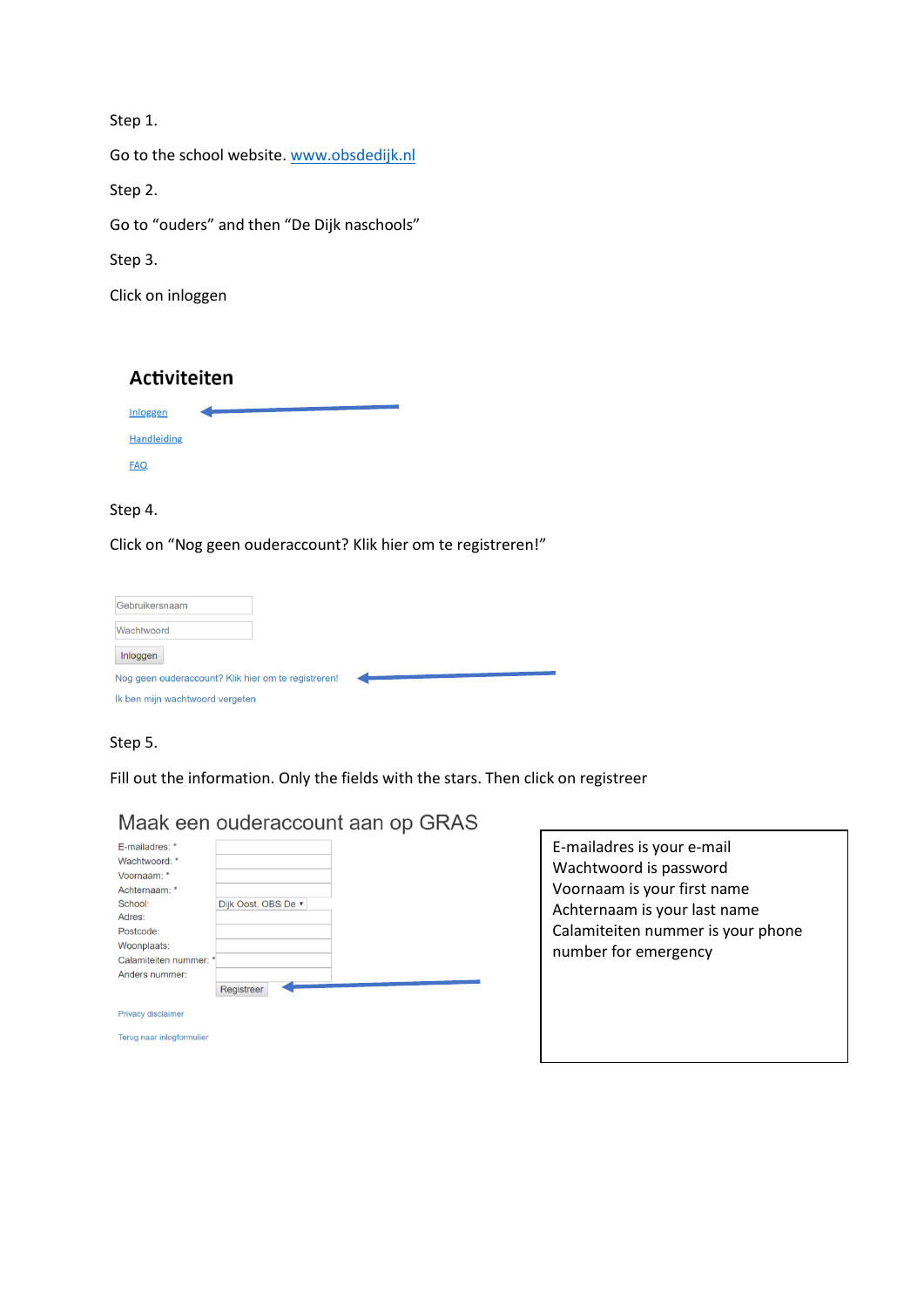## Step 6.

Then go back to the first screen. And fill out your information. Click on "inloggen"



### Step 7.

Then you see the different options.

Click on Kindgegevens registreren.





## Step 8.

Fill out the informations off you child. If you have more than one child you have to do this action more times. If you have fill out the information click on "aanmaken"

# Kindgegevens registereren

| Voornaam: *       |          |
|-------------------|----------|
| Achternaam: *     |          |
| Geboortedatum:    | $\cdots$ |
| Groep:            |          |
| Extra informatie: |          |
| Aanmaken          |          |

| First name                                               |
|----------------------------------------------------------|
| Last name                                                |
| Day off birth                                            |
| Group                                                    |
| Important<br>information (this field<br>is not required) |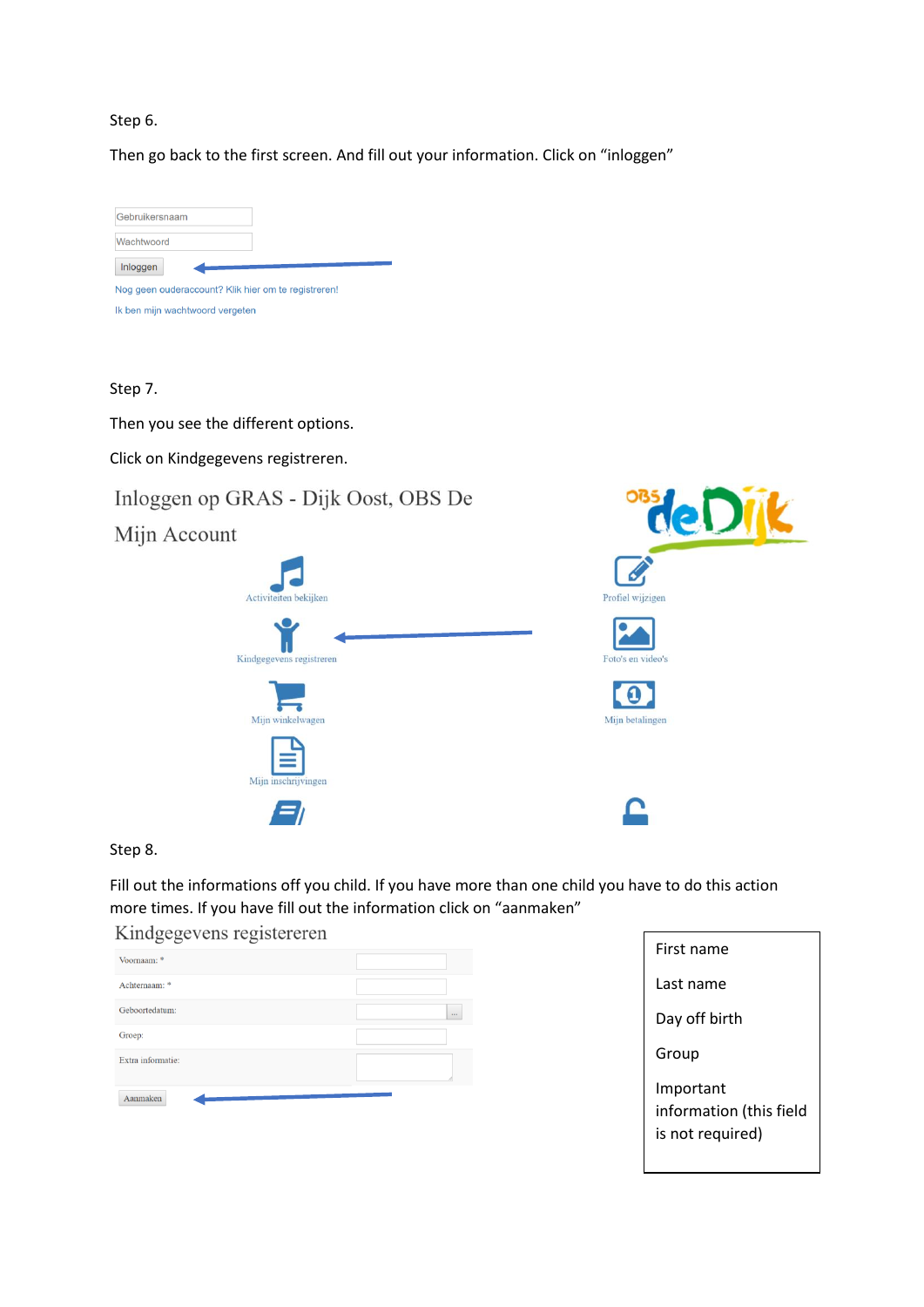Step 9.

Wait till the school has authorized your child. You will receive an e-mail when this is done

Step 10.

After confirmation you can subscribe your child.

Click on Activiteiten bekijken Inloggen op GRAS - Dijk Oost, OBS De

Mijn Account





## Step 11.

If you see an activity you like you can click on that. You can only subscribe when you see this.

| Sietske Test ▼                                                                          |                                                                     |
|-----------------------------------------------------------------------------------------|---------------------------------------------------------------------|
| Zit uw kind op de dag van deze activiteit op de BSO?<br>U kunt dit later nog aanpassen. | Is your child the day off the activity at<br>the after school care? |
| Na activiteit                                                                           | Select what you want for you child.                                 |
| gaat kind zelf naar huis $\blacktriangledown$<br>Aanmelden                              | Gaat kind zelf naar huis.<br>Can your child can go home alone?      |
|                                                                                         | Wordt kind opgehaald.<br>Child will be picked up                    |
|                                                                                         | Gaat kind naar de BSO<br>Child goes to after school care            |

## Step. 12

Click on "Aanmelden". Then click on "Mijn Winkelwagen to pay fort he workshop with Ideal". Or if you want to pay later then go to "Mijn Account" and click on "Mijn Winkelwagen". Here you see all the workshops you have subcribed for and you have to pay.